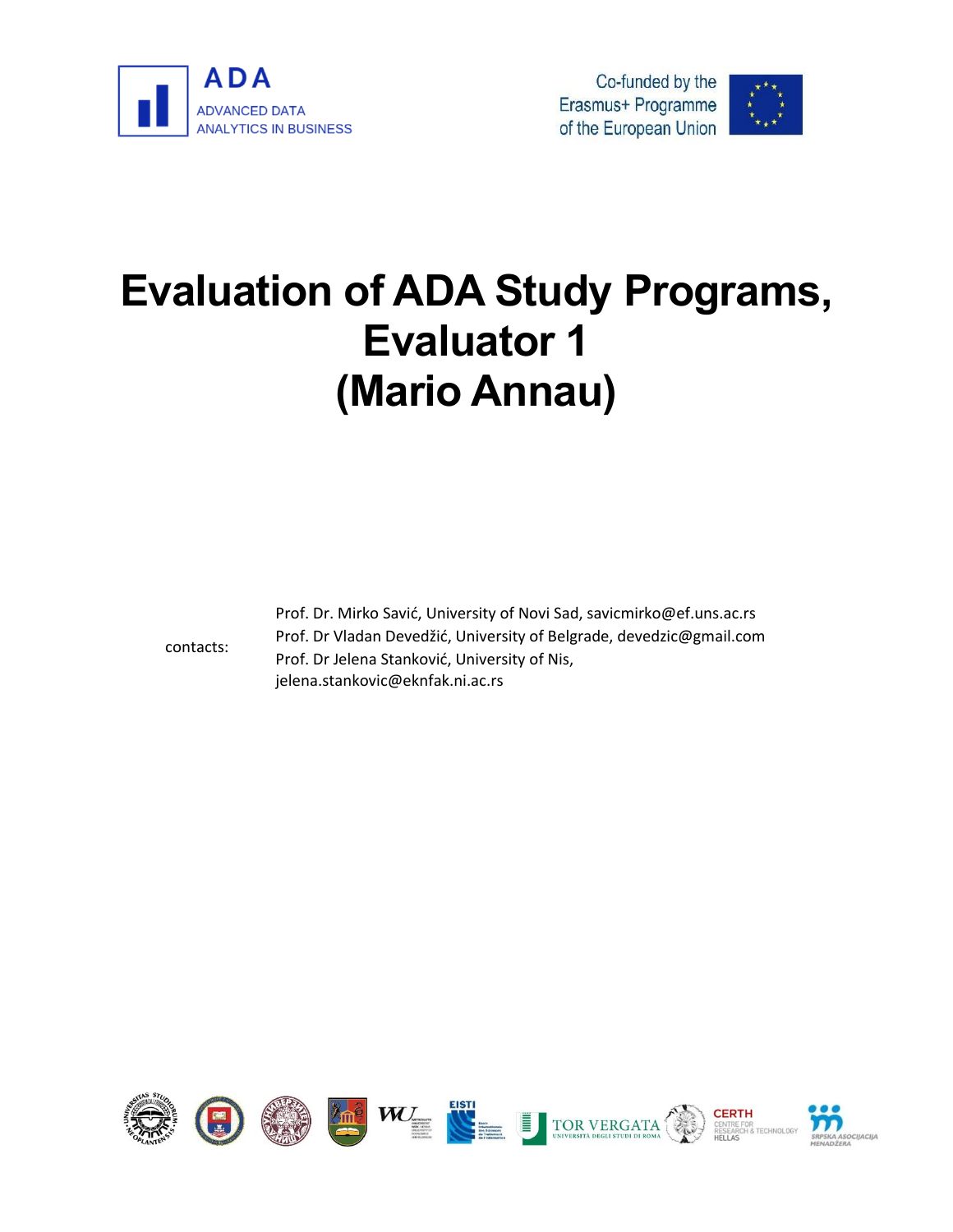| Project acronym:    | <b>ADA</b>                            |
|---------------------|---------------------------------------|
| Project full title: | Advanced Data Analytics in Business   |
| Project No:         | 598829-EPP-1-2018-1-RS-EPPKA2-CBHE-JP |
| Funding scheme:     | ERASMUS+                              |
| Project start date: | November 15, 2018                     |
| Project duration:   | 36 months                             |

|          | After the first version of curriculum, content of courses and           |
|----------|-------------------------------------------------------------------------|
| Abstract | methodology finished, two external experts were engaged in order to     |
|          | evaluate the quality of the developed master program. This report       |
|          | represents their evaluation. On the basis of the report, the consortium |
|          | will correct the elements of the master program if necessary.           |
|          |                                                                         |

| Title of document:          | <b>Evaluation of Study Programs</b> |
|-----------------------------|-------------------------------------|
| Work package:               | WP 5: Quality plan                  |
| Activity:                   | 5.4 Report on external evaluation   |
| Last version date:          | 21/02/2022                          |
| File name:                  | 5.4 Report on external evaluation   |
| Number of pages:            | 22                                  |
| <b>Dissemination level:</b> | International                       |

#### DISCLAIMER

The European Commission support for the production of this publication does not constitute an endorsement of the contents which reflects the views only of the authors, and the Commission cannot be held responsible for any use which may be made of the information contained therein.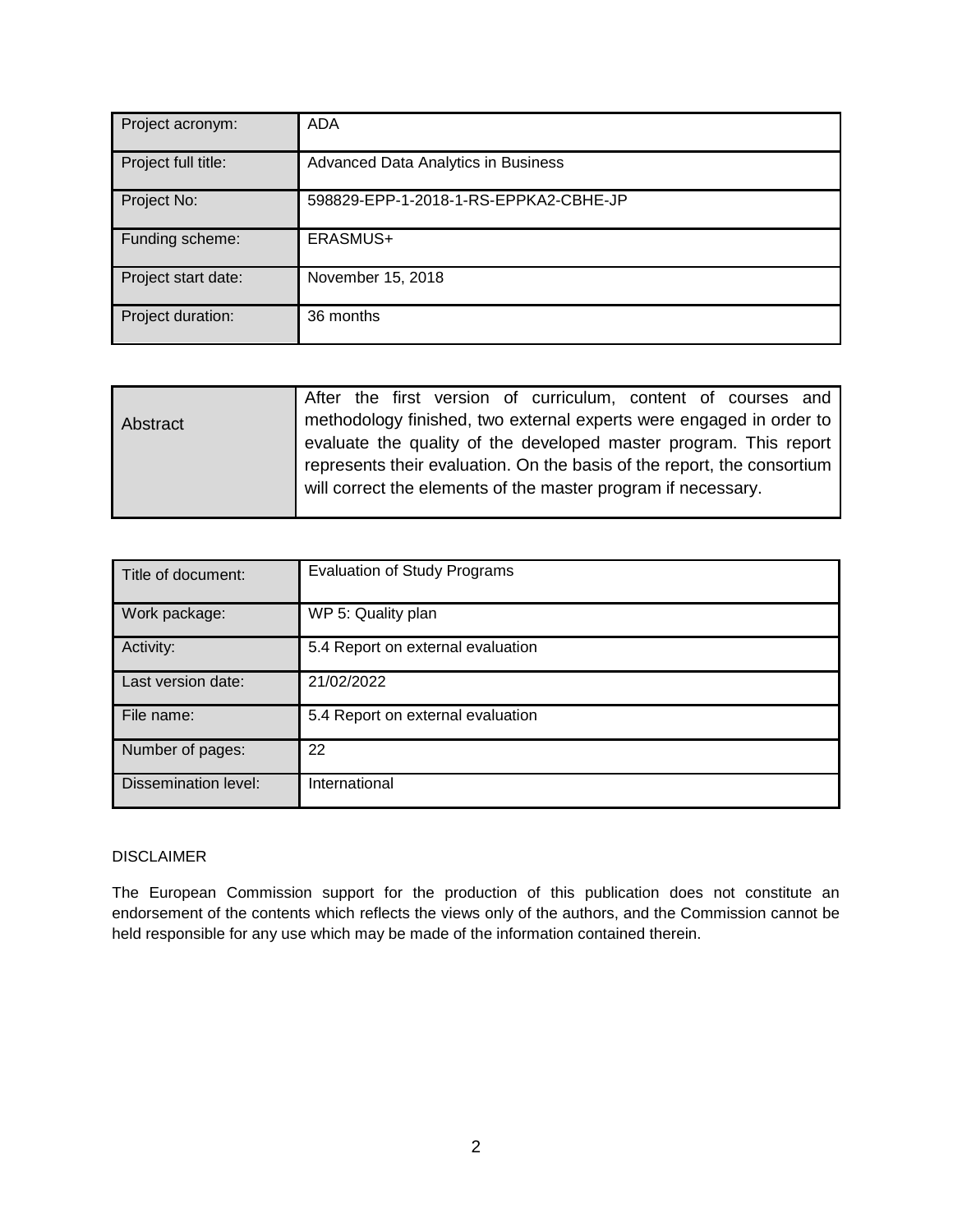# **Contents**

| Advanced Data Analytics in Business (University of Novi Sad)      |    |
|-------------------------------------------------------------------|----|
| <b>Program Overview</b>                                           |    |
| Analysis of the contents and the relevance of the covered courses |    |
| <b>First Year</b>                                                 | 5  |
| Second Year                                                       | 6  |
| <b>Advanced Data Analytics (University of Belgrade)</b>           | 8  |
| <b>Program Overview</b>                                           | 8  |
| Analysis of the contents and the relevance of the covered courses | 8  |
| Advanced Data Analytics in Business (University of Niš)           | 13 |
| <b>Program Overview</b>                                           | 13 |
| Analysis of the contents and the relevance of the covered courses |    |
| <b>First Semester</b>                                             | 13 |
| <b>Second Semester</b>                                            | 15 |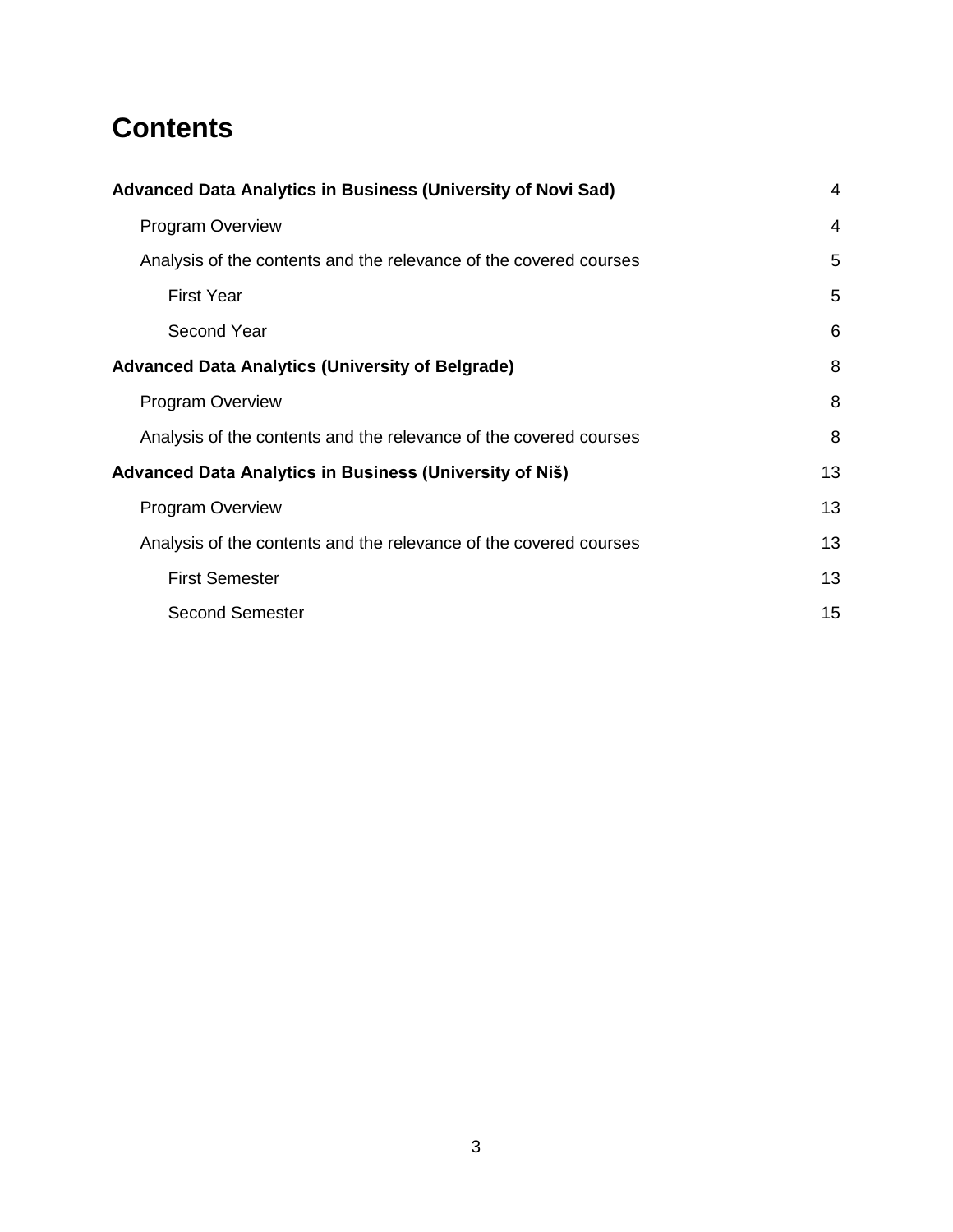# <span id="page-3-0"></span>● **Advanced Data Analytics in Business (University of Novi Sad)**

# <span id="page-3-1"></span>- **Program Overview**

The master programme Advanced Data Analytics in Business at the University of Novi Sad takes 4 Semester (120 ECTS points). Through its focus on contemporary modelling techniques in the context of business analytics students will be key players in companies going through digital transformation in coming years and will be able to deliver immediate value to future employers. With a share of 50% practice throughout the entire masters programme the applicability and usefulness of advanced analytics techniques can lead to a much higher business value for a broad range of companies and startups. Nevertheless, the programme ensures solid theoretical foundations through subjects such as Quantitative Fundamentals, Time Series Analysis and Big Data.

The masters programme consists of eight compulsory- and five elective subjects. Each subject carries 7 ECTS. Compulsory subjects are scheduled only for the first year which gives students more flexibility in the second year where they can choose electives possibly related to their master thesis.

The first year, with 8 compulsory subjects plus a company internship (4 ECTS) thus totals 60 ECTS or 600 total hours (300 lecture, 300 practice).

The second year, with five elective subjects, a professional-scientific work (7 ECTS) and a master thesis (18 ECTS) also results in 60 ECTS. The master thesis is done with a mentor from a cooperation on applied subjects related to the field. The cooperation with companies on the master thesis has multiple benefits. First, it makes sure that the thesis has more practical relevance and ideally can be directly applied within the company. Second, companies can evaluate advanced analytical techniques for their business use cases without risk or hiring costly consultancy companies. Third, these companies could be possible future employees and already have open doors for potential job interviews.

Throughout the intense cooperation between the university with local companies the master programme can even better bridge the gap between advanced analytics and business applications.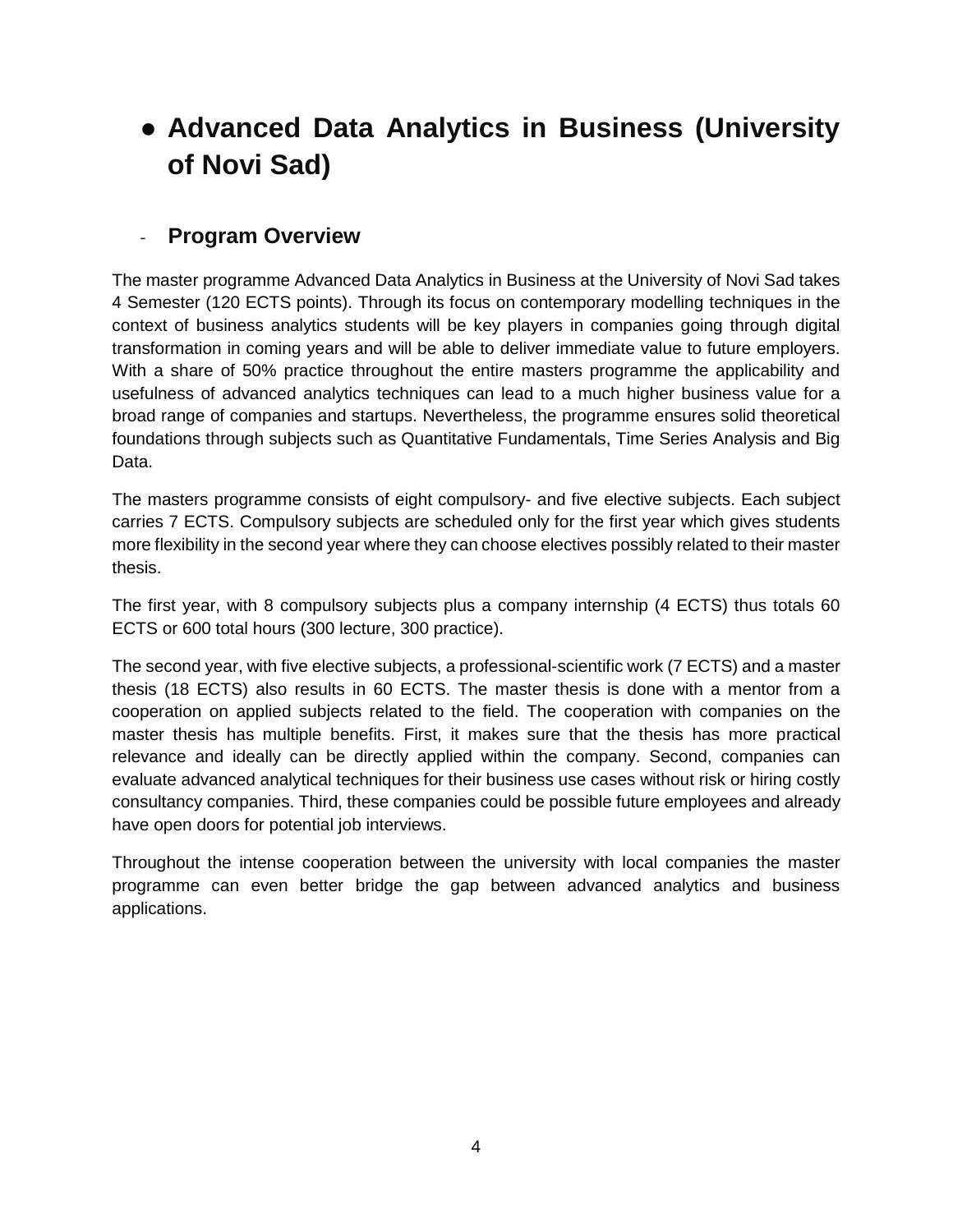# <span id="page-4-0"></span>- **Analysis of the contents and the relevance of the covered courses**

### <span id="page-4-1"></span>First Year

Throughout the first year students need to go through eight compulsory courses which shall give them a strong foundation in data analysis, quantitative methods and programming/computer science::

- *Quantitative Fundamentals:* The goal is to learn basic algebraic and analytical concepts applied to (economic) functions. The course also covers basic probability theory and statistics including regression analysis and forecasting. After completion of the course students shall be able to apply these skills on company specific data to solve a range of relevant business problems. Assessments are based on written and oral exams as well as 3 colloquia and semester activities.
- *Managing, Storage and Visualising Big Data:* In this course students are introduced to big data management systems and learn how to store, index and query various data types based on real-world applications. The course covers all major data management workflows such as data collection, cleansing, storage, indexing and querying based on contemporary big data technologies including NoSQL data stores. Additionally, students will learn how to effectively present results based on visualisation tools based on the grammar of graphics, such as the ggplot2 R package.
- *Social Media Analytics*: The goal of this course is to collect, analyse and apply data from social media sites in the business context. Students shall be able to analyse the market position/sentiment of companies, customer reviews and sentiment for specific products and services and analysis of the competition in specific markets. Text mining skills acquired include text categorization, clustering topic modelling and sentiment analysis. Additionally, students will learn how to effectively retrieve required data from the web through e.g. relevant APIs and prepare datasets for subsequent analysis. Assessments are done through an oral exam, 3 colloquia, a practical part and activities during the semester.
- *R for Data Science:* This course aims to teach students the basics of the R programming language to solve data science problems using the RStudio IDE and the tidyverse package universe including ggplot2 and dplyr. Students need to be able to clearly communicate results to a potential user within a relevant business context. This course involves hands-on lectures all conducted in a computer lab. The final assessment is based on a written and oral exam, a seminar paper, 2 colloquia, and activities during the semester.
- *Machine learning:* This course teaches students fundamental concepts in machine learning and its real-world applications. The most important model families are covered including linear regression, neural networks, decision trees, support vector machines, rule learners, and genetic algorithms. Additionally, regularisation techniques and dimensionality reduction to conquer overfitting and collinearity/curse of dimensionality are covered. However, main emphasis is on the application of machine learning techniques on business related use cases including the definition of relevant KPIs, setup of the modelmatrix and successfully solving a business critical use case. The assessment is based on a theoretical exam, a seminar paper and a project (50%).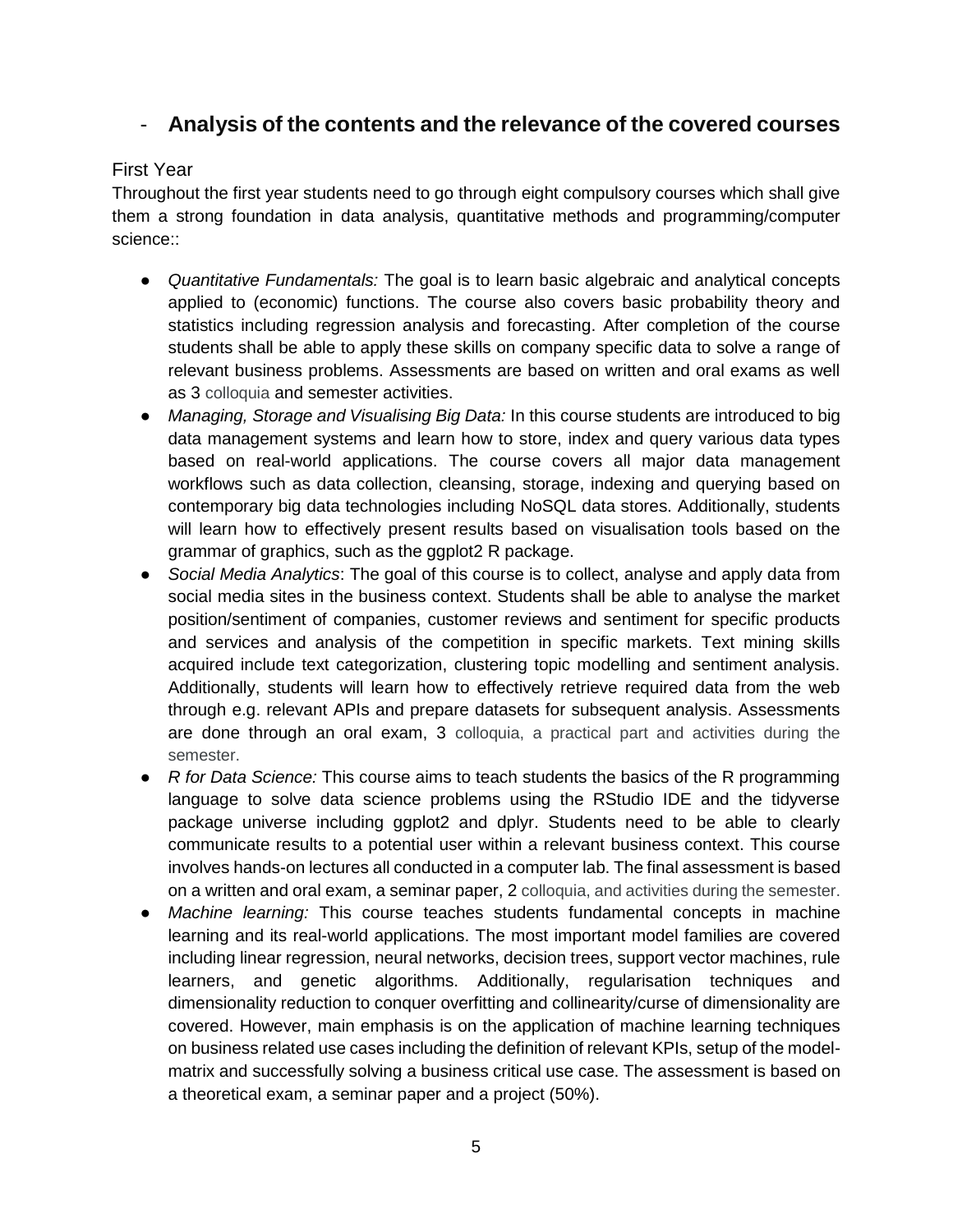- *Big Data Fundamentals:* The goal of this course is to store, clean and analyse (big) data sets to solve and support the decision making process. The course covers relational as well as non-structured data sets and storage systems. Teaching is conducted in a computer lab through lectures, exercises and independent work. Assessment is done through written and oral exams, a colloquium, seminar paper and activities during the semester.
- *Time Series*: The goal of this course is to give students a foundational understanding and toolset for time series analysis with applications in economics and finance. Classical ARIMA, GARCH and VAR models are covered including visualisations and practical forecasting examples. The lectures are conducted in the computer lab. For all practical exercises teh R programming language is used. The assessment is done based on a written and oral exam, colloquium, seminar paper, a practical part and activities during the semester.
- *Business Cases*: This course is centred around practical application of data science and optimization in business. Concrete real-live examples are presented and solved with data science techniques. Among the areas of data science applications are finance, marketing, management of industrial processes, health management, agricultural production, supply chain management, inventory management and business information systems. The practical part is done using the Lindo/Lingo Excel add-in. The assessment is mostly done through written and oral exams, 2 colloquia and a seminar paper.

#### <span id="page-5-0"></span>Second Year

During the second year students can chose five **elective courses** among a pool of ten to obtain further insights in specific topics:

- *Designing communication of results*: The goals of this course are two-fold: 1) transformation of raw data into meaningful business insights and 2) development of ethical competences regarding all relevant data processes. The ethical competences cover all issues regarding data protection (privacy) and an equality (bias-free) framework. The course is conducted in the computer lab and assessed through written and oral exams and (pre-exam) colloquia, a seminar paper, a practical part and activities during the semester.
- *Academic Writing*: Students learn how to conduct academic research and write academic texts including literature review, extract and summarise relevant information and write valid research proposals. The course is conducted through lectures and discussions. As part of the final assessment, a seminar paper is written in addition to a written and oral exam.
- *Business & Decision Modelling*: The goal of this course is to apply quantitative methods and tools to business problems to make informed decisions. Students are able to apply these methods to a range of different domains and objectives including inventory optimization or cost optimization. Methods include linear programming (LP), integer- and nonlinear programming. The course is conducted in the classroom and lab. The LINDO/LINGO Excel Software suite is used for practical exercises.
- *Supply chain & Operational Analytics*: The course covers all major elements of supply chain management including data handling, product segmentation, forecasting and price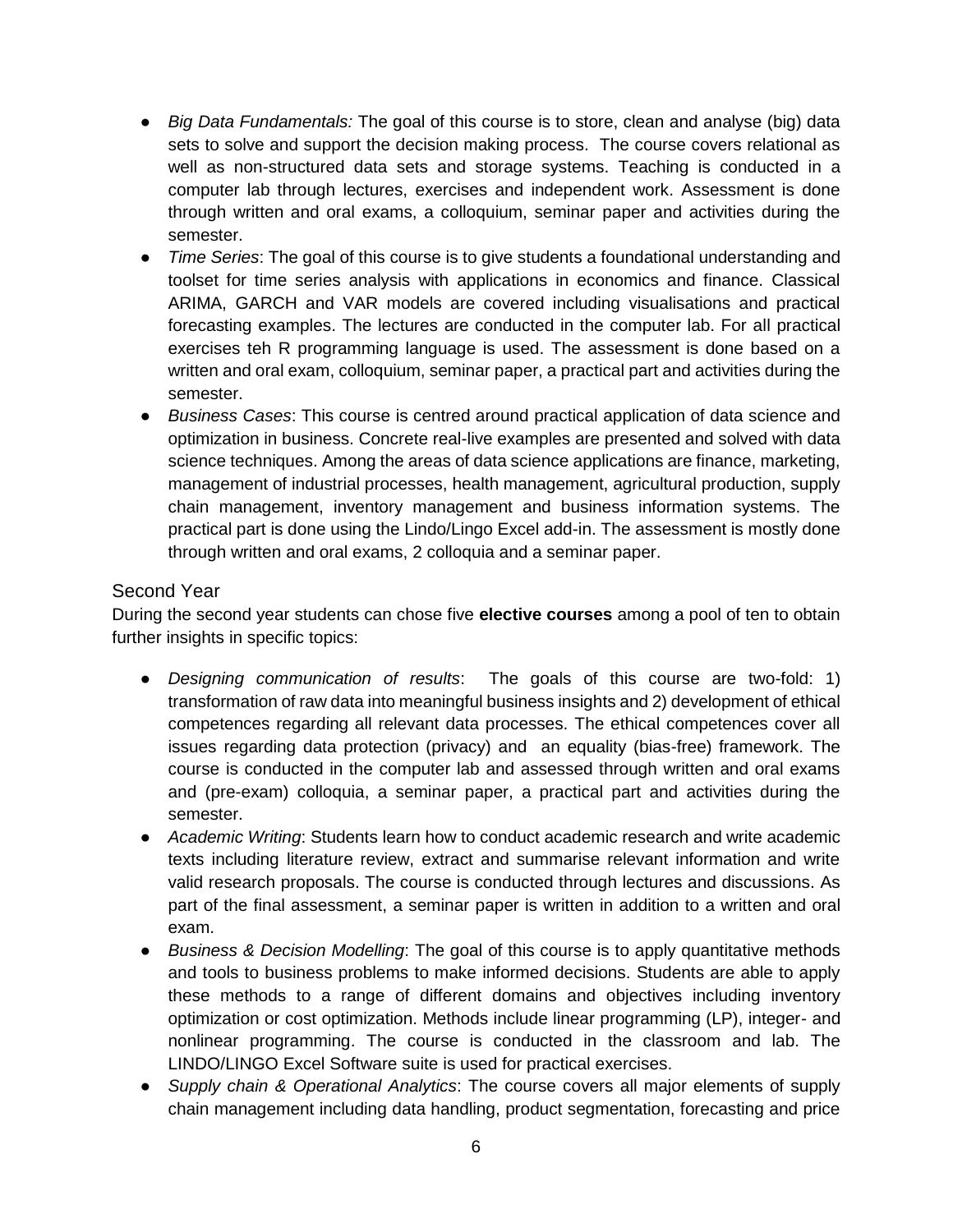optimization. Students shall be aware of supply chain analytics and use common tools (Python, R, SPSS, Excel) to support management decisions. The literature list covers business/supply chain as well as statistical learning and forecasting topics (Hastie, Hyndman). The practical part consists of the application of supply chain models.

- *Digital Marketing Analytics*: Students are introduced into the marketing process and learn how to successfully implement and measure digital marketing activities. The course covers topics like targeted marketing, segmentation, and price differentiation, among others. The course is assessed through a colloquia and a seminar paper (per exam) and a final written exam.
- *Financial Analytics*: This course gives an introduction to the stock market and an introduction into financial statistics and risk metrics, time series and analysis and forecasting techniques. Finally, it covers the simulation and performance measurement of trading strategies/portfolios. The course is completely lab-based and is finally assessed through a seminar paper and colloquium (pre-exam) and a written- and oral exam.
- *Advanced Analytics with SPSS*: Students get familiar with the SPSS data analysis suite to handle the entire data management workflow including data import, management, and (exploratory) statistical analysis. In addition to the SPSS language the course covers basic statistical concepts including t-tests, ANOVA, chi-square tests, correlation analysis and regression. The course is conducted in computer labs.
- *Transaction-based analytics & Recommendation systems*: The goal of this course is to enable students transform collected data from the web into formats which are ready for modelling and design of recommender systems. Students shall be able to create e.g. rating matrices and differentiate between collaborative and content based filtering. In addition to recommendation systems students are introduced to the CRISP-DM framework and learn about the ethical aspects of such systems. The course is taught through classroom lectures and in the computer lab. Pre-exam assignments are mostly based on 2 colloquia, 2 assignments, and an independent data analysis task in addition to a final oral exam.
- *Deep Learning*: This course teaches students to build deep learning models and how to apply them to business-related problems. Students are introduced to the theory behind these powerful neural networks and select the right model type and complexity to solve specific problems. The Python programming language with the popular Keras/Tensorflow library is used to create CNN, RNN or LSTM neural network architectures. The popular books in the field by Goodfellow and Chollet are part of the literature list. The course is taught through lectures and exercises in the computer lab. Grading is mostly based on 2 colloquia, a seminar paper and oral exam.
- *Advanced Econometrics*: This course aims to introduce students to advanced econometric methods including (multinomial) logistic regression, survival- and spatial analysis and time series. Students shall be able to answer specific economic questions using appropriate models, data and assumptions. Software used include GRETLS, EVIEWS and R. The course is taught in the computer lab and assessed through write and oral exams, 2 colloquia, and (practical) activities during the semester.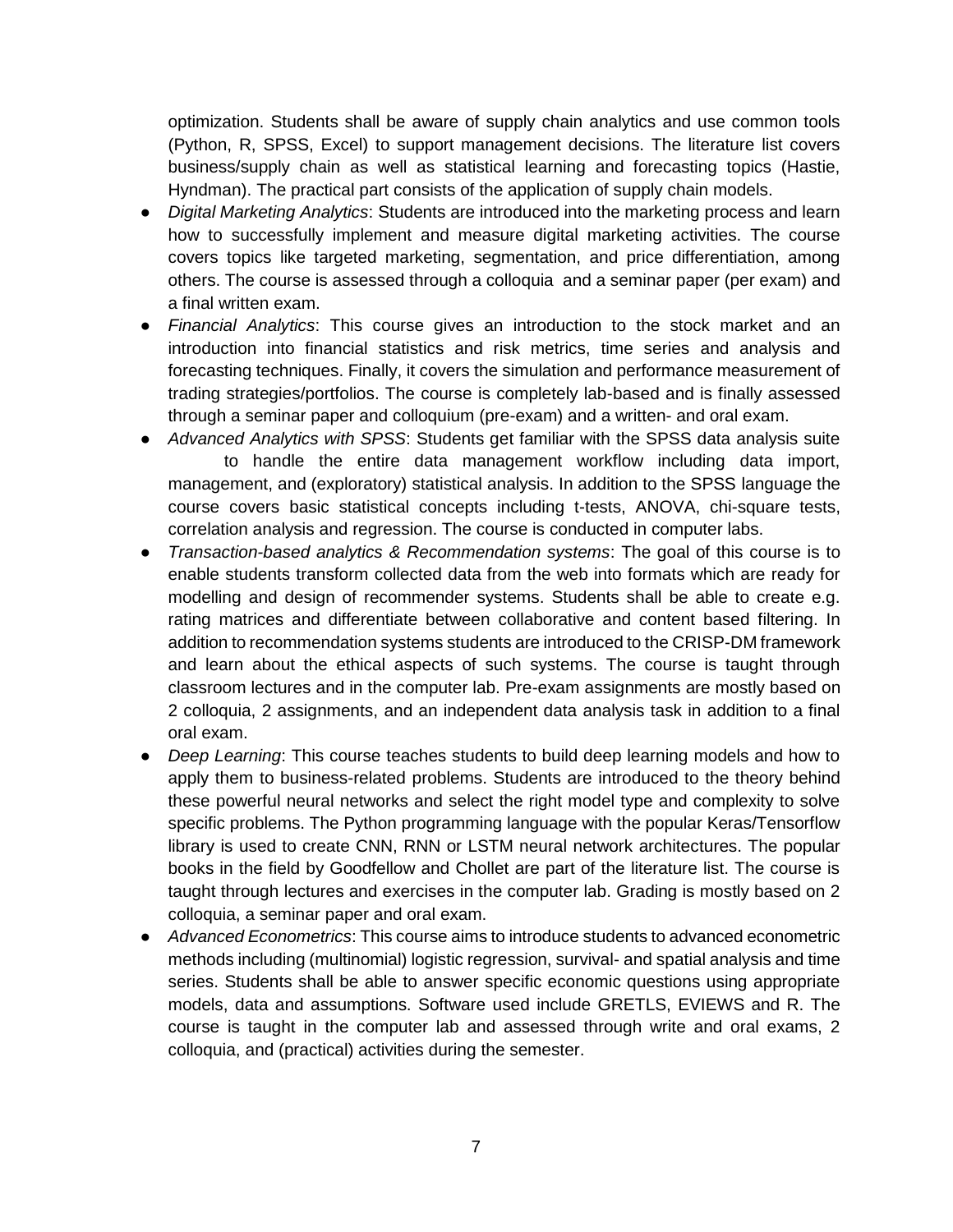# <span id="page-7-0"></span>● **Advanced Data Analytics (University of Belgrade)**

# <span id="page-7-1"></span>- **Program Overview**

Advanced Data Analytics (ADA) at the University of Belgrade is a 3-semester 90 ECTS master programme introducing students to mathematical foundations of data analytics as well as computational tools and techniques. The programme fits perfectly with current and future job market needs and developments requiring students to analyse ever increasing amounts of data and apply sophisticated modelling techniques to question the status quo and reach novel conclusions.

The programme allows students to to choose a number of subjects from 3 main areas:

- Mathematical / statistical foundations
- Computing skills, tools and technologies for data analytics
- Application of data analytics skills, tools and techniques in different domains

Compared to other programmes students have a relatively high degree of freedom by choosing a set of elective courses from each of the 3 main topics. The first two areas help students to build up foundational mathematical and computational skills which shall be helpful in a variety of different domains. The third area gives students the opportunity to strengthen their data analysis skills and broaden their horizon through numerous applications and domains such as biology, medicine or space. Advanced data analysis methods and techniques can be applied to a large number of different areas and breakthrough innovations are often the result of familiar techniques applied to different areas.

After going through the programme students should therefore be able work in all major industries and find novel and create solutions to all kinds of data challenges. It is expected that advanced data analytics and machine learning will influence a large number of domains and alumni of this programme will be in perfect shape to conquer current and future challenges involving data analytics and computer science in the jobs market.

### <span id="page-7-2"></span>- **Analysis of the contents and the relevance of the covered courses**

Students are allowed to choose 3 out of 6 elective courses (10 ECTS each) from the topic area **mathematical / statistical foundations:**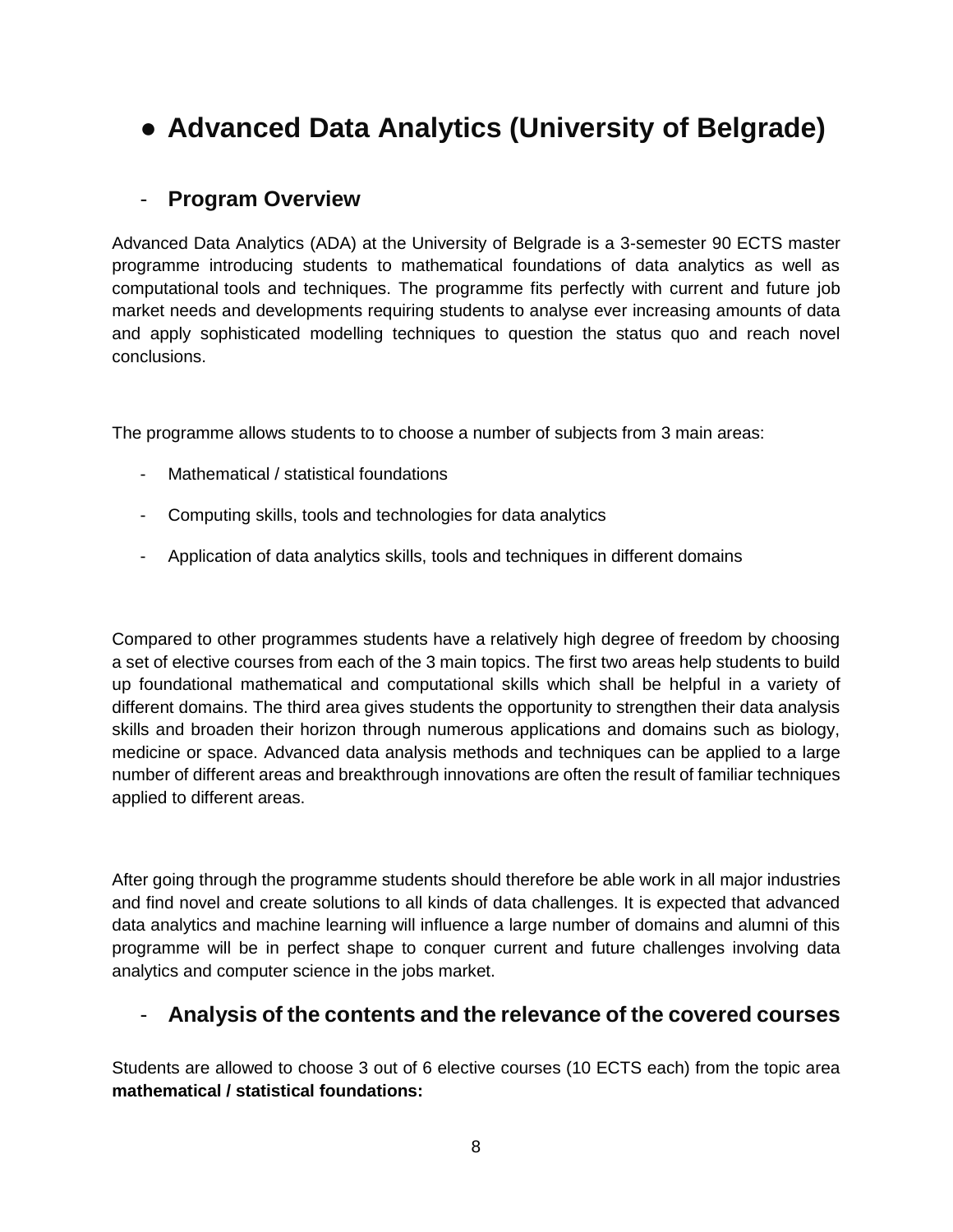● *Mathematical foundations of data analysis*: This course aims to provide students with basic knowledge in linear algebra and numerical analysis. Students use the programming language R to perform basic operations on data structures such as matrices, multiplication and inversion., calculation of eigenvalues, interpolation and fourier transformation. The subject gives solid mathematical underpinnings for more advanced data analytics subjects. ● *Discrete structures*: Familiarise students with discrete mathematical topics and ways for formal deductions. Concepts such as first order logic, graph theory and finite automata are elementary foundations to understand advanced concepts in programming and algorithms. The course is conducted through lectures and hands-on labs. ● *Analytics and оptimization*: The objective of this course is to enable students to solve real-world problems through optimization and operations research. Based on collected real-world data students will be able to formulate the optimization problem and objective, apply common optimization techniques and communicate/visualise obtained results. Tools to be used are e.g. MS Excel based and the AMPL language for optimizers. Grading is mostly based on a practical case  $\qquad \qquad$  study  $\qquad \qquad$  study  $(60\%)$ . ● *Introduction to statistical inference*: Course on statistical analysis and inference as well as on computational tools using the R programming language. In addition to a number of introductory concepts including random variables and distributions the course covers confidence intervals, hypothesis testing and regression models. The course is also taught in computer labs to directly

teach students all relevant statistical tools. Grading is based on a project conducted during the semester and a final verbal exam. ● *Models of statistical learning*: Advanced course on statistical learning techniques based on literature by Hastie and Tibshirani. Students get introduced to advanced statistical learning techniques including lasso regression and support vector machines. Also resampling techniques including cross validation and bootstrap are covered to avoid overfitting. Students are graded based on the implementation of a project using contemporary statistical software such as R. The course is finally graded based on a verbal exam. ● *Introduction to complex networks theory*: Students are familiarised with network/graph theory including concepts like degree, centrality and clustering and distance metrics. The course also includes various hands-on computer labs where students are able to analyse real systems/networks using the Python networkx module. Assessments are done based on homework and a a final project.

To strengthen the computational skills of ADA students, there are 3 out of 9 courses (10 ECTS each) to be chosen out of the area related to **computing skills, tools and technologies for data analytics**:

● *Programming*: The aim of this course is to give students a solid foundation in programming in a data-centric programming language such as Python or R. Additionally, students will be able to use the language for efficient data processing, analysis and visualisation. The course is therefore a good introduction for students who only have minor programming experience who want to get ready for more sophisticated data analysis/science projects.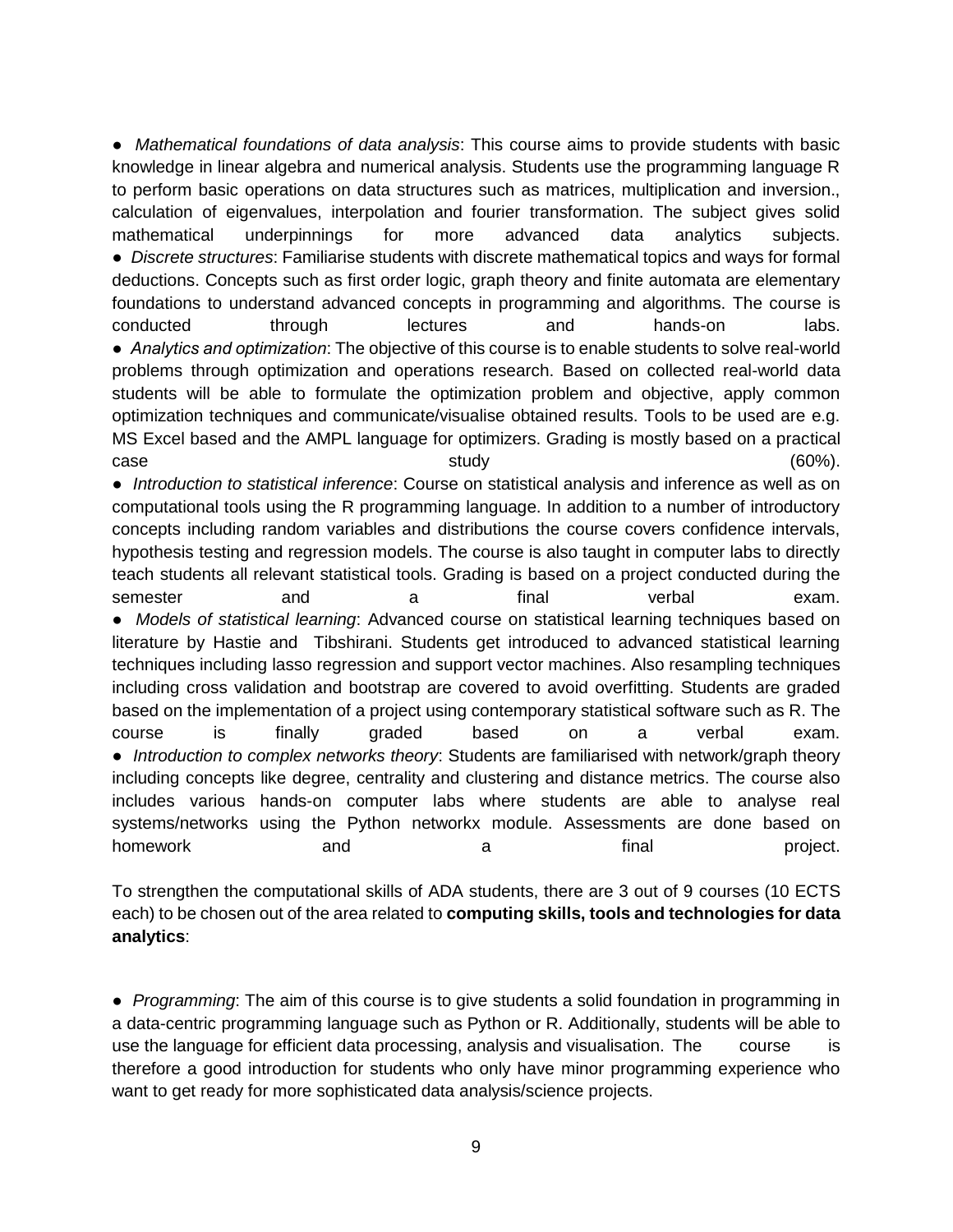Databases: The goal of this course is to enable students to understand data storage requirements and design data base systems fitting current needs. The contents of the course are divided into relational (SQL) based systems and NoSQL systems. Although relational database systems still represent the majority in most companies, NoSQL systems are gaining traction since they have unique advantages such as horizontal scaling capabilities. The course therefore fits perfectly with current needs in companies. ● *Big data analytics*: The course objective is to give an introduction to Big Data analytics including datasets and tools based on the R programming language. Students are introduced into the entire (Big) data analytics workflow including data cleaning, aggregation and visualisation. The Spark 2.0 in combination with the R programming language are being used throughout the course. Another important aspect is the ethical part of this course which is getting increasingly important over the last years. The course is graded based on a hands-on project and a verbal exam. ● *Data visualisation*: Since data visualisation is highly relevant in communicating results and for exploratory data analysis this course fits perfectly with the ADA programme objectives. Using the R or Python programming language students are introduced to the grammar of graphics and data transformations to efficiently create plots. The course is graded based on practical exercises only such as a project implementation and by solving a final data visualisation problem.

● *Artificial Intelligence / Machine learning*: Course with a focus on artificial intelligence and intelligent systems to give students a broad overview of the topic. The course covers basic concepts based on the Russel/Norvig classical textbook. Labs are covering all areas of the course using the R, Python and Java programming languages. Covered techniques include rule learning, linear regression, classification and clustering. Also, basic concepts of Neural Networks are included. The course is graded based on a simple and final project work. ● *Neural networks and deep learning:* Contemporary course covering neural network architectures for different applications and up-skill students to use neural network architectures to solve practical problems. Theory is covered by classical literature in the field by e.g. C. Bishop and I. Goodfellow. Application problems to be solved include classification, prediction and clustering. The course is graded based on a practical project assignment. • *Text mining:* The course objective is to introduce students to a typical text mining workflow for data preprocessing. Students shall be able to perform various text mining tasks including text classification, clustering, topic modelling and summarization. Students thus are able to transform unstructured data into meaningful information for businesses and decision makers. The course is completely hands-on - programming languages used include R and Python. The course is graded based on simple use cases, followed by a (full) real-world application. ● *Social network analysis*: Students get acquainted with social network analysis methods and how they can be used for their business (problems). Gaining knowledge in these techniques and their limitations can have immediate business value in fields such as marketing. The course is completely example and practice based. Languages used are R and Python with packages suited for social network analysis. The course is graded based on a simple and real-world social network analysis project.

● *Introduction to time series analysis:* The goal of this course is to introduce students to many different aspects and techniques in time series modelling including stationarity, auto-corellation, and ARIMA models. Based on Shumway/Stoffer literature students shall be able to successfully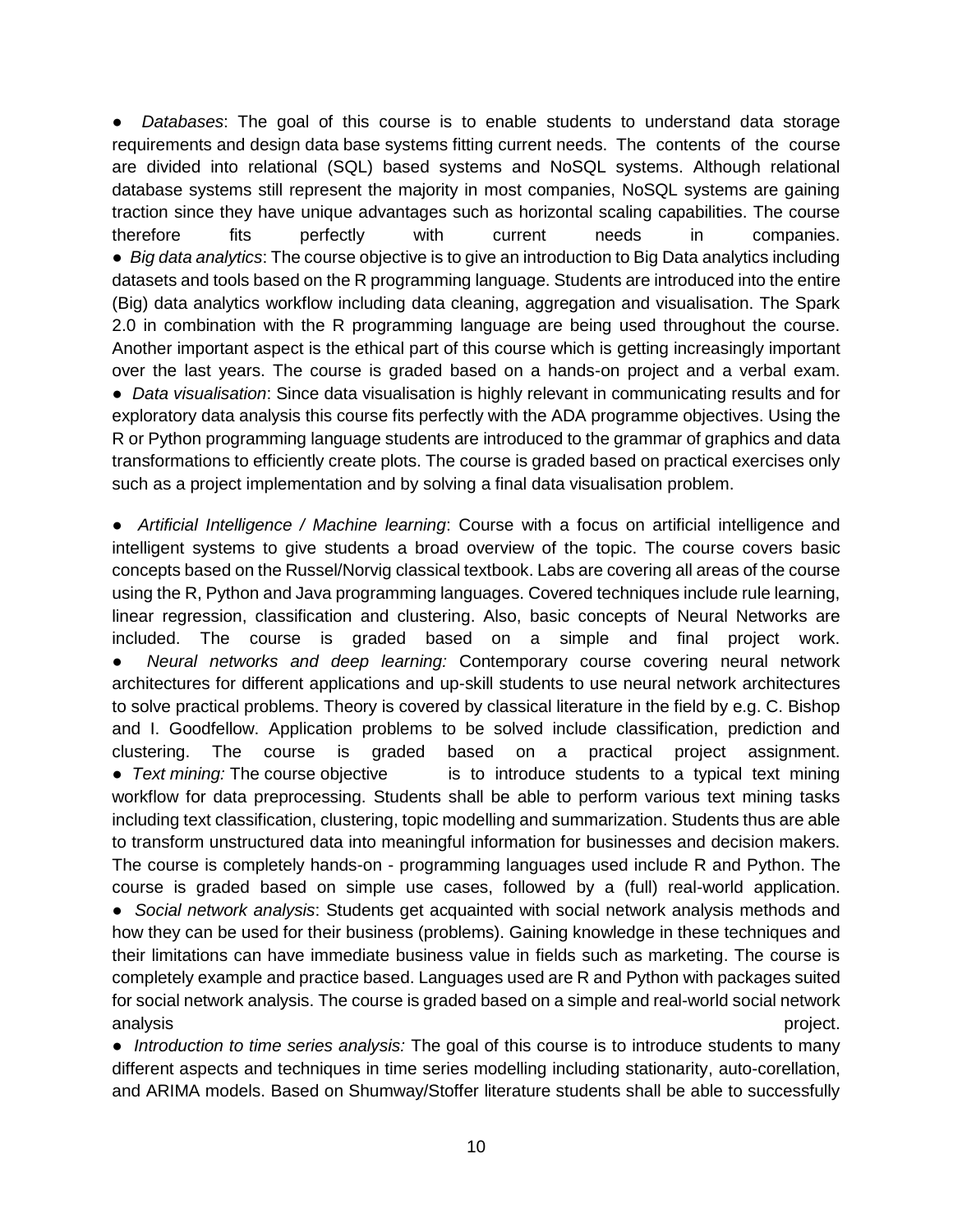model and describe time series using modern statistical software such as R. The course is graded based on practical homework and a final project based on the application of a real-world system.

Students can choose 2 out of 8 subjects (7 ECTS each) from the area application of **data analytics skills, tools and techniques in different domains**:

● *Data analysis in fundamental and clinical medicine*: This highly relevant course in the field of medical informatics introduces students to the applications of data analytics to medicine. These applications include signal processing including cardiography and microscopy and others. Additionally, students get introduced to medical statistics and tests used to process data and evaluate studies.

● *Data analysis in biological sciences*: Students learn how to analyse highly complex and relevant biological data including genomics (nucleic acids) and proteins, image data from electron microscopy and neuroscience. Additionally, students learn how to conduct statistical tests in biological research. The subject is graded based on practical work on a project concept (preexam) and the finally implemented project. The subject definitely broadens the skillset and horizon of students in that field. ● *Advanced data analysis in pharmaceutical research and development*: The course objective is to teach students the role of data analytics in drug development including numerous methods to measure quality and behaviour. This subject presents the intersection between pharmacy and computations methods and thus gives contemporary insights into the field. The course is graded based on on a practical project. ● *Practical analysis of noisy and uneven time series*: A highly relevant course for any students and (later) practitioners who experience noisy time series data sets including missing values, nonstationarity, etc. The course also covers various processes for time series modelling (gaussian, poisson) and maximum likelihood estimators. Hands-on activities, class activities and a final oral exam are are used as assessments. ● *Big Data in space science and its analysis*: The goal of this course is to introduce students to all different kinds of space data from various telescopes and organisations. Using the Python programming language students will use the entire image understanding toolchain including visualisation, dimensionality reduction techniques, and modelling. Modelling is performed using the scikit-learn framework and covers hyperparameter tuning and model selection. This course thus gives a broad introduction to satellite/telescope data and image processing techniques at the same time - with increased activities in space exploration over recent years definitely an interesting job field for decades to come.

● *Advanced data analysis in social sciences*: Introduction to statistical methods for social sciences with an emphasis on practical applications. Students learn how to deal with social/demographic data using numerous modelling techniques like correspondence analysis, regression and non-linear models. Practical solutions are implemented in languages like SPSS, STATA and R to complete the project presentation and the final research paper. ● *Big Data in social sciences*: Nowadays nearly every app collects thousands of data points from its users for possible later re-use and improvements. Modelling social behaviour with big and rich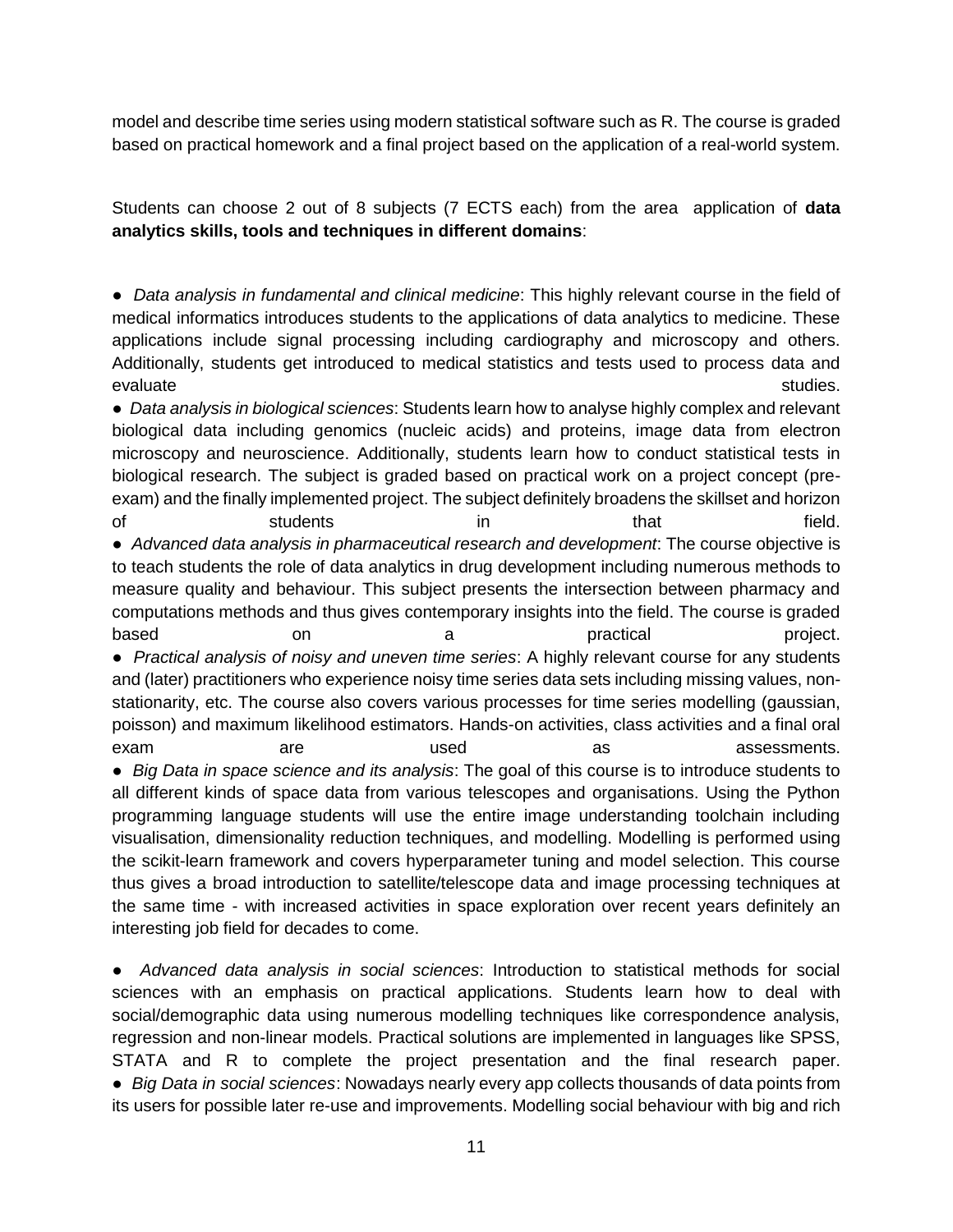data sets is an ever growing and relevant field in many different domains. Students learn how data is collected and can be modelled to derive useful business information. The highly relevant ethical aspects under consideration with legal frameworks such as GDPR are also covered by the course - very relevant topics for years to come. ● *Analysis of international research datasets*: The main objective of this course is to students acquainted with official statistics providers and tools on how to analyse them. It covers macroand microeconomic data as well as comparative micro- data. Students learn how to model and data and derive interesting results from it. Additionally, students see how these results could be incorporated into new studies and policies. The course is graded based on a presentation and final research paper.

The **Internship** (3 ECTS) allows students to apply their data analytics skills in practice with partner companies and mentors/advisors. The cooperation with companies increases the practical relevance of the programme and already creates deep connections between universities and possibly future employers.

To prepare for the master thesis students need to write a **qualification paper**/term paper (5 ECTS). Through paper writing students already dig into the topic with their thesis advisors and can perfectly prepare by stating the research objective, do literature review and and solve specific problems using advanced data analysis.

By writing the final **master's thesis** (10 ECTS) students can conduct research using state-of the art data analysis models and try to validate their initial research hypothesis and objectives. The practical relevance of the thesis is validated by the advisor since it needs to be based on a practical analysis project.

It is generally advised to combine the Internship, term- paper and thesis around one topic to improve overall quality and to increase practical knowledge.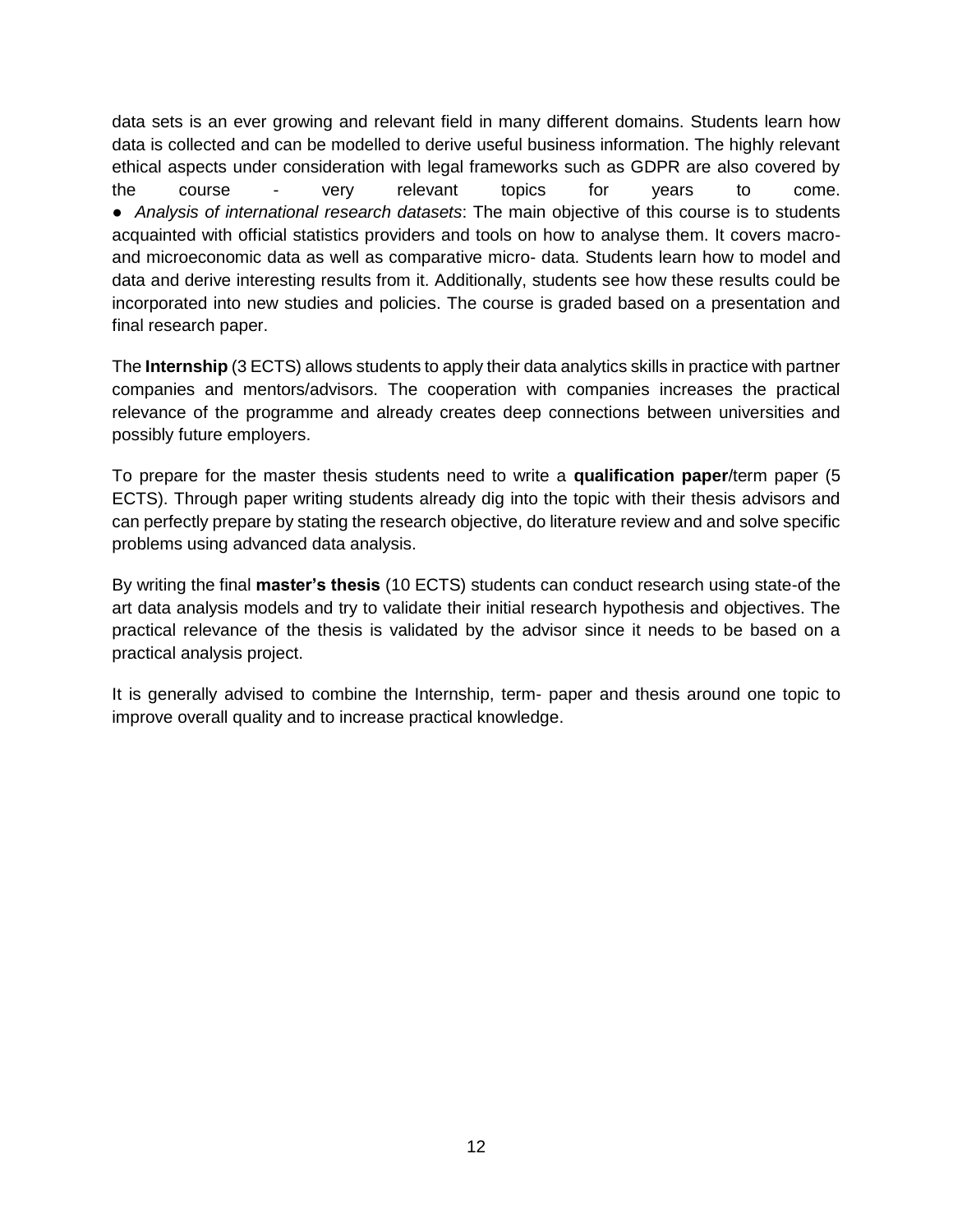# <span id="page-12-0"></span>● **Advanced Data Analytics in Business (University of Niš)**

# <span id="page-12-1"></span>- **Program Overview**

The master programme Advanced Data Analytics in Business at the University of Niš takes 3 Semesters (90 ECTS points). The first two semesters each consist of three compulsory courses and 2 electives. Each course is valued at 6 ECTS with a total of 30 ECTS over the semester or 60 ECTS over the year.

The programme gives a solid foundation in statistics, computer science and machine learning to enable students to analyse ever growing data sets with sophisticated tools and methods. The ability to condense large amounts of data into valuable information for decision making and products will be a highly relevant skill set for decades to come.

The programme has many subjects related to (quantitative) finance and clearly sets a focus in that area. Especially the second semester with compulsory subjects like time series forecasting, econometrics and quantitative finance has a very strong focus on finance.

Additionally, the programme includes subjects such as marketing intelligence which are in high demand thanks to more and more digital products and users in different industries. The right use of data for marketing efforts and product development is highly relevant for overall business outcomes.

The strong focus on subjects including practical exercises underpins the highly applied nature of the masters programme and gives students strong foundations in "classical" quantitative finance operations research subjects as well as novel machine learning and data analysis techniques.

The third semester is concentrated on a company internship and masters' thesis which gives students the opportunity to apply and further research advanced data analysis techniques in realworld situations.

# <span id="page-12-2"></span>- **Analysis of the contents and the relevance of the covered courses**

### <span id="page-12-3"></span>First Semester

The first semester gives strong foundations though its three compulsory subjects in programming, machine learning and optimization/operations research. Additionally, students can further specialise in 2 more electives.

Compulsory: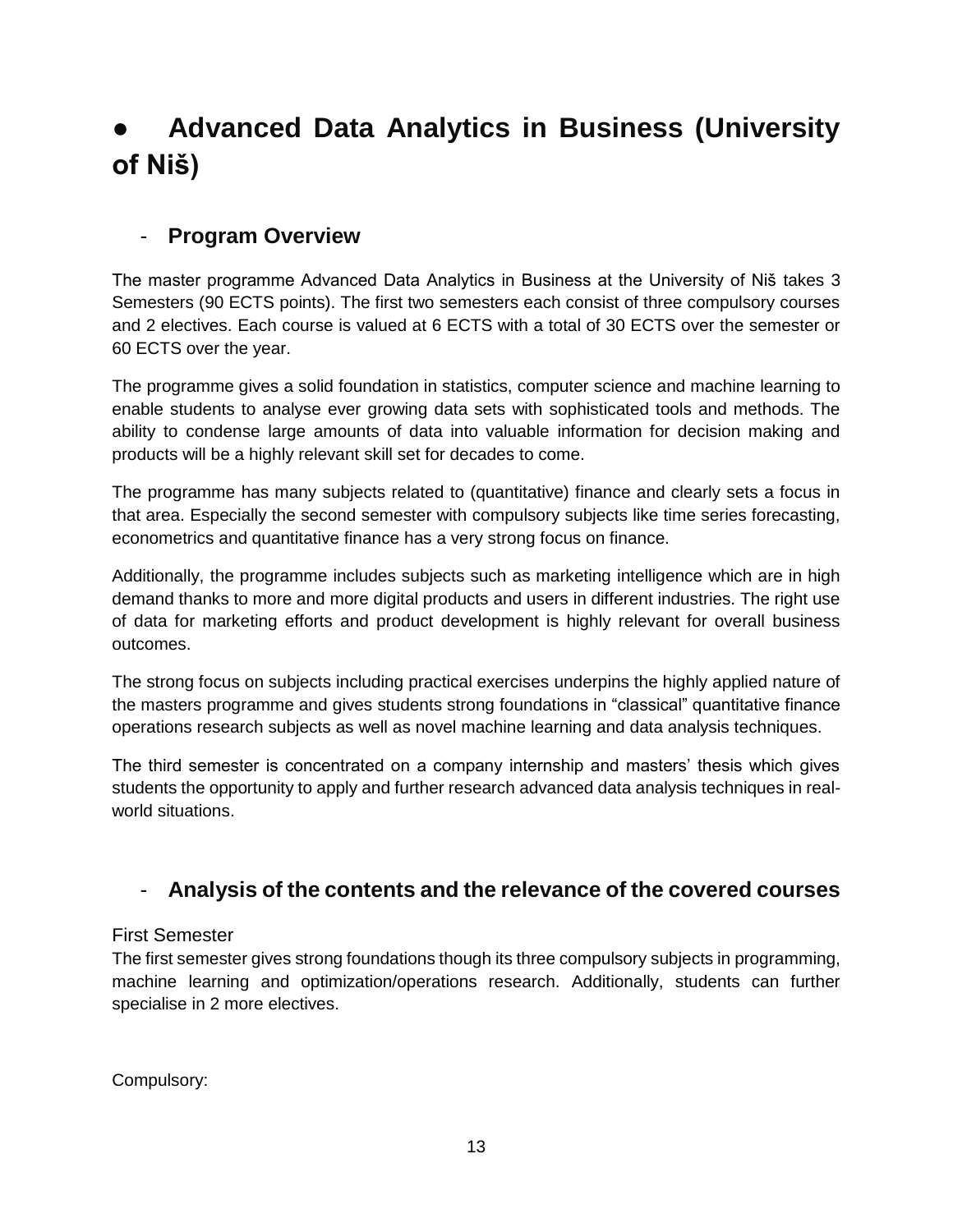- *Programming for Business Applications 1*: Introduction to programming and algorithms using Python. Familiarity with divide and conquer in algorithmic problem solving. Use standard Python IDEs and package managers (pip). Introduction to basic programming constructs and data structures, simple I/O. Numerical programming with numpy/scipy, optimization and data processing (pandas), advanced analytics (scikit-learn). Assessment is based on participation and an oral exam (50%). Both parts only sum-up to 70% instead of 100%. Additionally, it is unclear if solely course participation and an oral exam are sufficient tools to assess programming skills.
- *Introduction to Machine Learning in Business*: Learn how to extract value from economic data using machine learning models. Familiarity with the following model families: (linear) regression, nearest neighbours, decision trees, random forests and neural networks. Practical exercises are done in Python based on economics use cases: economic growth prediction, real estate price estimation, stock market trend prediction, loan default prediction. Assessment is based on a case study and participation (pre-exam) and a final written- and oral exam.
- *Optimization and Business Decision-Making*: The objective of this course is to give an introduction to operations research and optimization. Students shall be able to solve realworld optimization problems and derive valid conclusions/management decisions. The course uses Python with the PuLP and Pyomo packages to solve linear programming optimization problems. Alternatively, MS Excel and Visual Promethee are used. The course is graded based on (pre-exam) a paper work-case study, colloquium and participation. A written exam and a project presentation are used for final assessment.

Elective (selection):

- *Marketing Intelligence*: The course aims to introduce marketing research methods to students to make better management decisions. Skills acquired include sampling, statistical analysis and tests, multivariate analysis and clustering, among others. Practical course work is conducted using either the Python or R programming language. Course assessment is based on colloquium, a paper on a case study and participation followed by a final project presentation.
- *Mathematics and Statistics in Business Analysis*: Students get introduced to mathematical concepts and methods including linear algebra and analysis. Additionally, the course introduces students to probability theory and statistics like statistical inference, ANOVA, chi-square tests regression and correlation analysis. The course also includes practical course work on the computer to solve related problems. Pre-exam assessment is done based on a colloquium, a case study and participation. The final grading is based on the project presentation (50%).

The electives also contain the courses Research Design and Data Visualisation Techniques and Fundamentals of Accounting and Business Finance although the course descriptions were missing from the evaluation materials.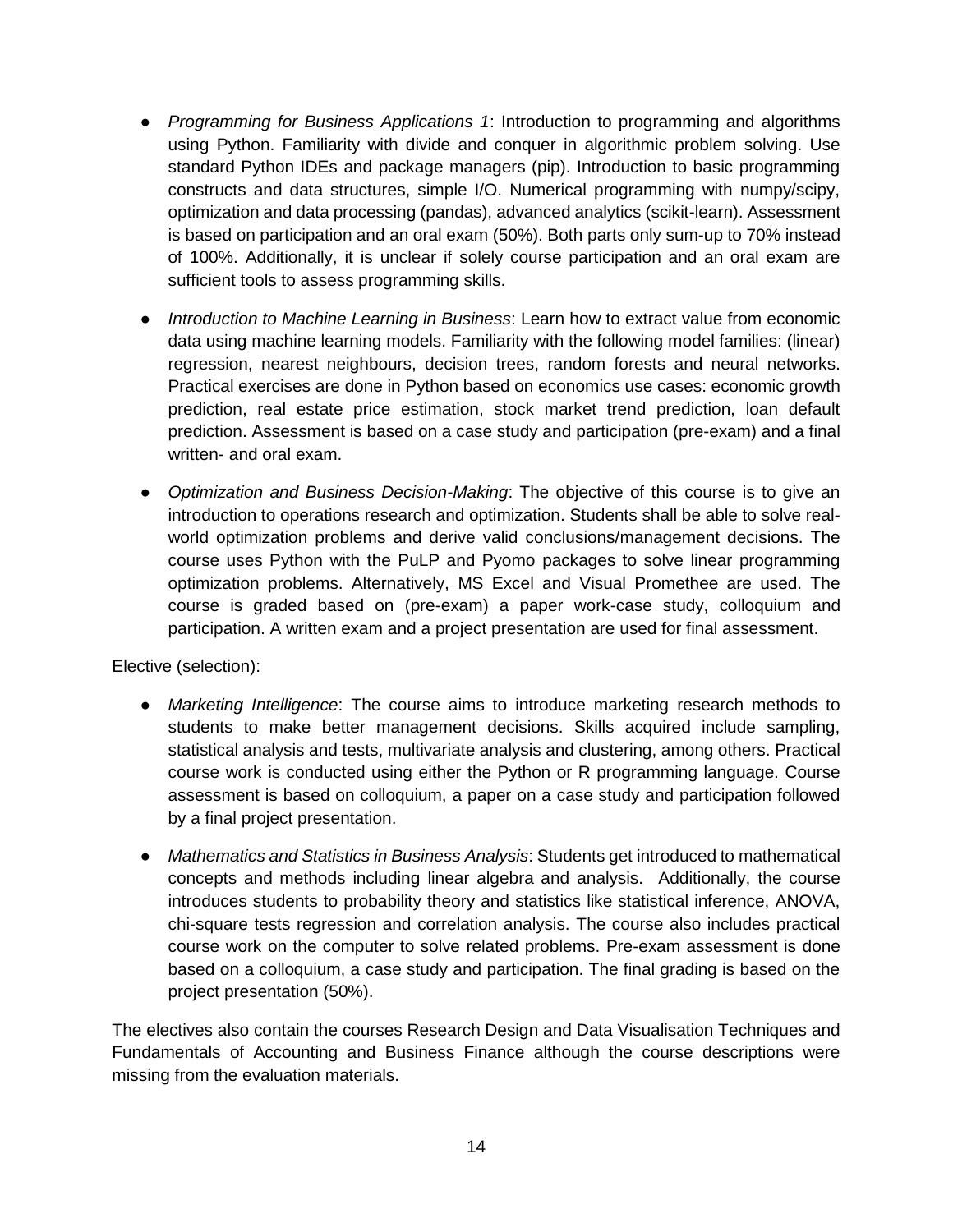### <span id="page-14-0"></span>Second Semester

The second semester has a strong focus on quantitative finance in its compulsory courses. The elective courses cover a wider range in areas such as programming, big data and web analytics.

#### Compulsory:

- *Time Series Forecasting*: This course on time series forecasting is aimed at students with preliminary knowledge in statistics and covers the entire time series analysis workflow. Students learn how to transform data into time series objects, visualise data and evaluate appropriate models for forecasting. Popular forecasting models like ARIMA and exponential smoothing are used. Also more sophisticated models based on neural networks are presented during the lecture. For practical course work and creation of forecasting models the R programming language is applied. The final grading is based on a project presentation (50%), pre-exam activities including colloquium, case study and participation are also included.
- *Applied Econometrics:* Throughout this course students are trained on classical econometric models and their applications on business problems. After finishing the course students shall be able to reach valid conclusions using economic methods independently. In addition to regression analysis students are also analysing panel data. For surveys they will also be able to analyse models with discrete dependent variables including multiple choice models. Grading is based on a final written exam. Additionally, a case study, colloquium and participation is included in the pre-exam phase.
- *Quantitative Finance:* This course aims to enable students to analyse financial markets including bonds, stocks and derivatives. Students learn about the types of financial instruments, working with financial data sources and vendors. It also covers basic concepts including bond valuation (including duration), capital asset pricing model and portfolio optimization and option pricing theory. Practical assignments/exercises are recommended to be done in groups and use the Python programming language. Besides participation (20%) it is currently unclear how the rest of the course (80%) is graded.

#### Elective:

● *Programming for Business Applications 2*: This course covers advanced programing techniques for statistical analysis using the R programming language. It introduces students to the programming language including data- and control structures and statistical tools including linear regression, hypothesis testing, ANOVA and data visualisation. RStudio is recommended as an integrated development environment (IDE), however, it is unclear why PyCharm is recommended as well, since it is primarily used for Python programming. In addition to the book R for Data Science as standard literature students shall also be familiarised with RMarkdown for report writing. Grading is based on